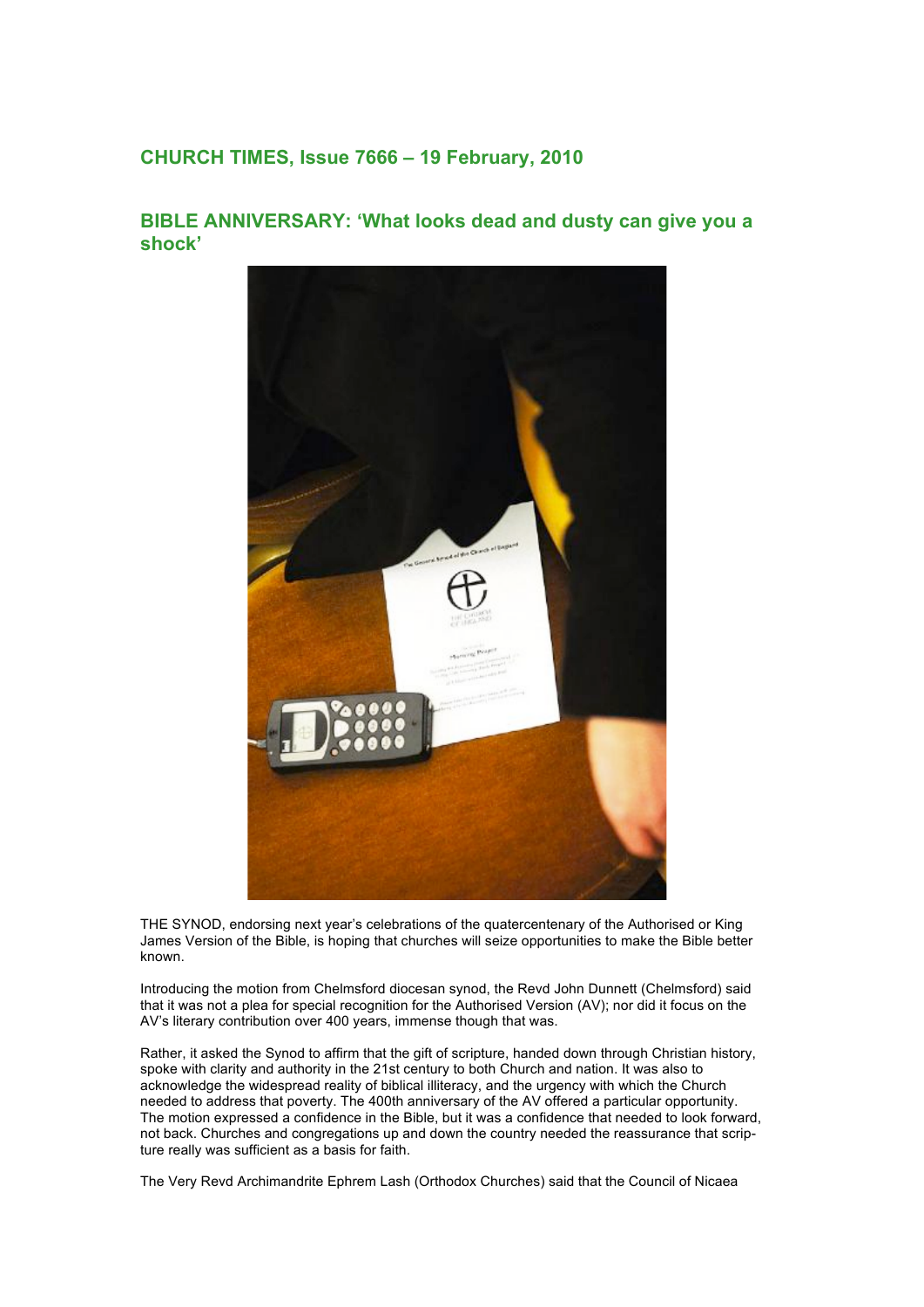promulgated a concern that anyone who aspired to be a bishop must know the Psalter by heart. The great thing about the Bible was that one should know it well, but there was a problem when there were a dozen different translations to use.

He said he was always very impressed by Muslims who learned the Qur'an by heart, and it was an advantage in the Orthodox Churches that they always used the original scripture, as indeed one version had been used in the Western Christian Church until the 16th century. Among the Orthodox, the Bible was integrated into all the hymns of liturgy.

Years ago, he had welcomed a visitor to a service and had provided him with a translation of the liturgy with footnote references to all the biblical quotations. The visitor said that he had never been to such a scriptural service in his life.

The Archimandrite said that the Orthodox regarded the Apocrypha on exactly the same basis as the rest of the Bible.

The Bishop of Bradwell (Chelmsford), the Rt Revd Laurie Green, said that he was firmly in favour of the motion, but was concerned at its retrospective aspect rather than concentrating on the future. The Bible as a printed text originated in a particular era, and he had always thought it regressive that people were asked to follow a Bible reading in the pew rather than reading it together. It used to be used for communal reading. He hoped the motion would encourage more Bible study in churches. But if the Synod wanted to promote the Bible it should not get hung up in a retrospective debate. Print technology gave a particular slant in the way that all media affected the message. The new technology promised new insights, no longer privatised, but more interactive and dynamic.

Brigadier Ian Dobbie (Rochester) praised the commendation of the King James Bible in the amendments, and expressed the wish that today's generation should have access to its dignified translation. He hoped that it would promote a recovery of daily Bible reading. The message was urgently needed, because it was the authentic account of the person and work of Christ, about which statistics exposed contemporary illiteracy.

The Revd Dr Tim Stratford (Liverpool) said that the Liturgical Comission had long been keen to emphasise the importance of scripture in worship. He was very supportive of the motion. He recognised that there were quarters of the Church of England in which the place of scripture was sometimes played down — sometimes the most missional worship was where this happened most.

Parts of the Bible that resonated most with the human spirit were often used least. He urged the Church to set free the imagination in allowing the Bible to speak.

The Revd Professor Richard Burridge (Universities) spoke to his amendment, which replaced the Chelmsford amendment with four points (a) to (d).

In South Africa, reading the Bible and interpreting the scriptures was "a matter of life and death across all our traditions". It had been a matter of life and death in South Africa at the time of the struggle against apartheid and the Dutch Reformed Church's understanding of scripture. Archbishop Desmond Tutu had sent a message to this Synod in which he said: "The Bible drives us out to confront the world's crises."

The AV had been composed by scholars working "100 yards away in the Jerusalem Chamber" in Westminster Abbey, "trying to communicate scriptures in a language people would understand at that time". That manuscript was now lodged in the British Library.

There was now "a crisis of biblical poverty". To confront that, there would be national and local celebrations next year. "Working on the Bible is like rewiring an old house without turning off the electricity: what looks dead and dusty can suddenly give you a real shock."

The Archbishop of Canterbury said that he was very enthusiastic about the Burridge amendment, especially its fourth clause, which called for celebrating and teaching the Bible both in the Church and throughout society. The original motion had not said enough about teaching the Bible in the Church. When he had been a bishop in Wales, he had had to ask of some mission services: "Where's the scriptural reading?" "We have allowed ourselves to think that missional worship is somehow absolved from scriptural readings." It was of concern to the Church of England Youth Council, which would be asking diocesan synods to act on the concern.

The Anglican Communion was initiating a study of the Bible in the Church. He hoped that this would "tease out the hermeneutic we share in common". The Bible was not just "a quarry for individual bright ideas" on how to understand it, but there was also "canonical reading" of the Bible, where the Church